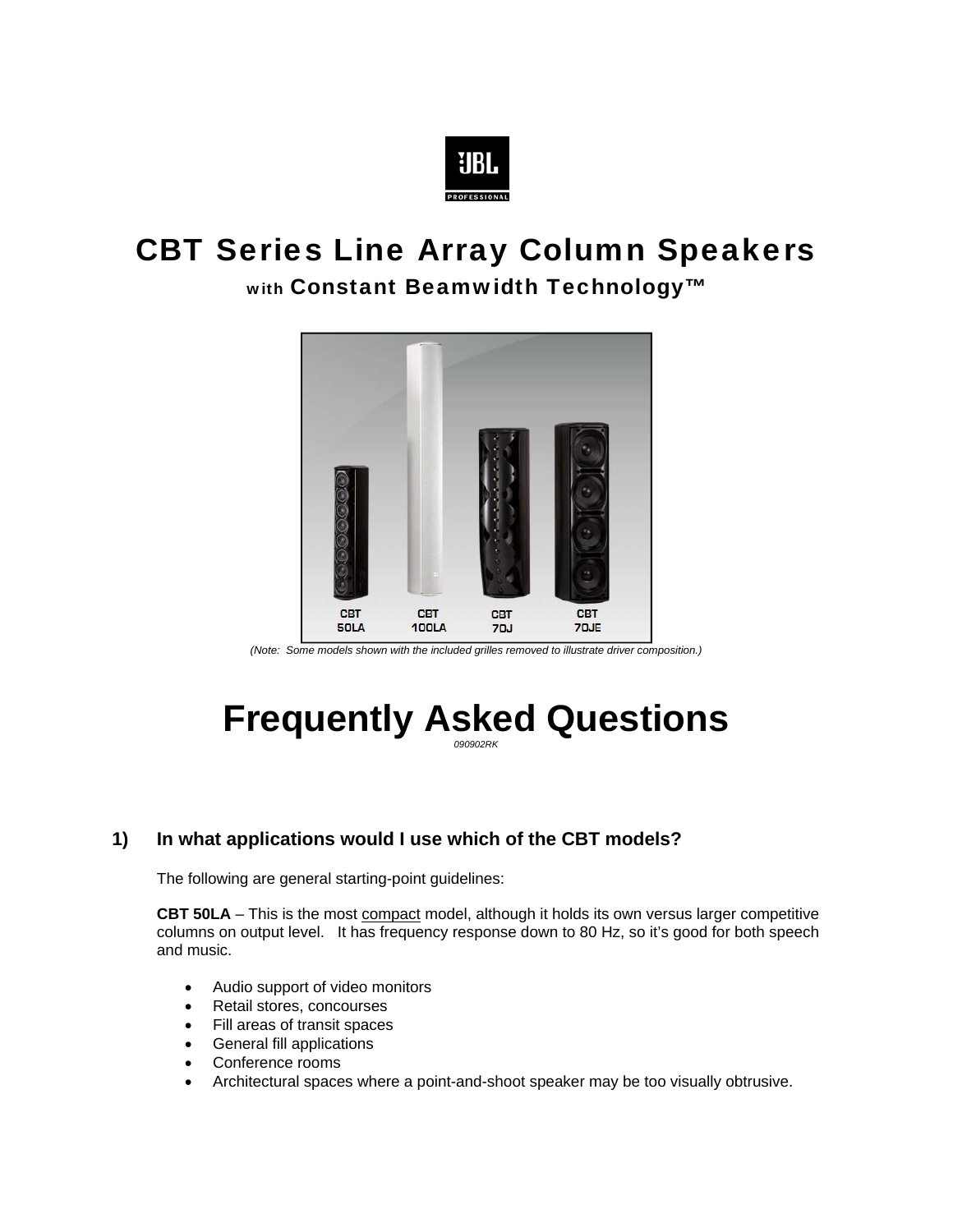**CBT 100LA** – This is the tallest model (other than the CBT 70J/70JE combination), providing excellent control. It, too, has frequency response down to 80 Hz, so it's good for both speech and music.

- Lecture halls
- Difficult acoustic environments
- Transit centers
- Conference rooms
- **Cathedrals**
- Multi-purpose spaces
- Architectural spaces.
- Because it has a flat front, CBT 100LA can be used for applications where the speaker needs to be recessed into the wall.

**CBT 70J** – This is a two-way speaker, with frequency response down to 60 Hz, 500 Watt power handling, and high 100 dB sensitivity for 127 dB maximum continuous SPL (133 dB peak SPL). It provides asymmetrical vertical coverage, sending more sound to the far area of the room than to the near area, resulting in more even coverage of the listening space from front-to-back. Because it provides some down-fill sound, it is fairly forgiving of mounting height. It does not send much sound upward (above its cutoff angle), which may reduce some back-wall reflections.

- High level A/V applications
- Small to medium performance spaces (depending on the amount of bass needed)
- Small to medium houses of worship (also depending on the bass requirement)
- Full fidelity lecture halls
- Delay/fill applications for larger systems
- Large-scale surround sound applications
- Outdoor systems such as baseball fields, racetracks, and theme parks.

**CBT 70J + CBT 70JE** – The addition of the extension cabinet doubles the height of the array, extending the pattern control down to 400 Hz – covering the voice range – while doubling the power handling, increasing the sound level capability by 6 dB and extending the frequency response down to 45 Hz.

- Small to medium performance spaces requiring more bass and/or more pattern control than a 70J by itself
- Highly reflective small to medium houses of worship requiring more pattern control than a 70J
- Full fidelity lecture halls with difficult acoustic environments or where full spectrum sound is desired
- Transit centers with highly reverberant acoustic environments
- Multi-purpose spaces that are sometimes used for speech and at other times need to produce full bandwidth music.

#### **2) Can I really change the vertical coverage with a switch?**

Yes! The CBT 100LA and CBT 70J include switches that change the vertical coverage of the speaker. As far as we know, CBT's are the first passive loudspeaker ever where you can change the coverage with a switch.

The BROAD coverage position of the CBT 100LA is 40º, which is like a narrow-coverage pointand-shoot speaker but with the excellent pattern control of a 1-meter tall constant directivity horn.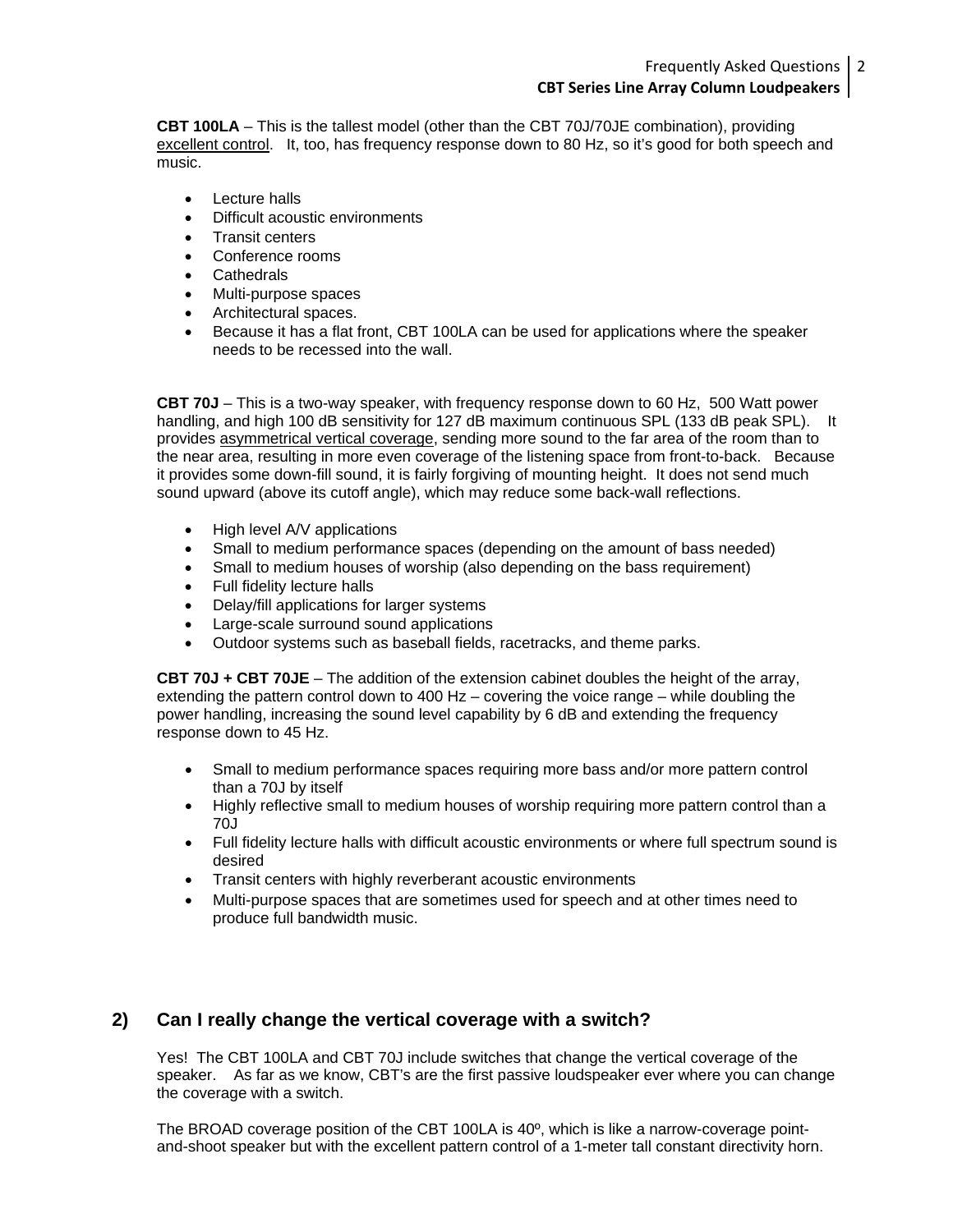#### Frequently Asked Questions 3 **CBT Series Line Array Column Loudpeakers**

The NARROW coverage position is 15º, which is like a traditional column speaker with cut-through long-throw capability, and with the added benefit of constant directivity coverage pattern control so that everyone within the coverage pattern hears the same sound quality.

Similarly, the CBT 70J switches between a BROAD setting of 45° and a NARROW setting of 25º. The reason its coverage is slightly wider has to do with its asymmetrical vertical coverage (which is described in greater depth later in this FAQ).

#### **3) When I use a CBT 70J with a 70JE extender, what signal do I need to run to each?**

Simply run a full-range signal from the power amplifier to each. All crossing-over is done passively within each of the speaker cabinets. Each cabinet is 8 ohms, so the total load on the amp is 4 ohms.

#### **4) Are the CBT's outdoor-rated?**

Yes, they are rated IP-54, per IEC 529. The first character, "5", indicates that the speaker is protected against damage from solid foreign objects greater than 1 mm (0.04 inches) in diameter and also that it is also protected from dust (not dust-tight, but dust-protected). The second character, "4", indicates that it's protected against damage from splashing water.

In addition, CBT speakers have passed longer than industry standard tests for UV and salt-spray (The industry standard is between 2 and 8 hours testing. We went all out and tested CBT's for 200 hrs for each factor – UV and salt spray).

Here are some factors that make CBT's great for outdoor use. The cabinets are glass-filled ABS plastic with maximum UV additive The grilles are made of non-rusting aluminum, which are painted with a high quality polyester paint that stretches rather than cracking. The drivers are treated for outdoor use so they are as weather resistant as polyurethane cones. The backs of the tweeters on the CBT 70J are fitted with weather covers. All the external screws are stainless steel.

#### **5) What are the input connectors? Does the MTC-PC2 Panel Cover fit for sealing the terminal cup against weather?**

The input connectors are a screw-down terminal strip – nickel over a copper base, with stainless steel screws. These are the same connectors as are on Control 25AV, 29AV and 30.

Yes, the MTC-PC2 fits all CBT models. MTC-PC2 forms a water-tight seal when used with roundjacketed cable.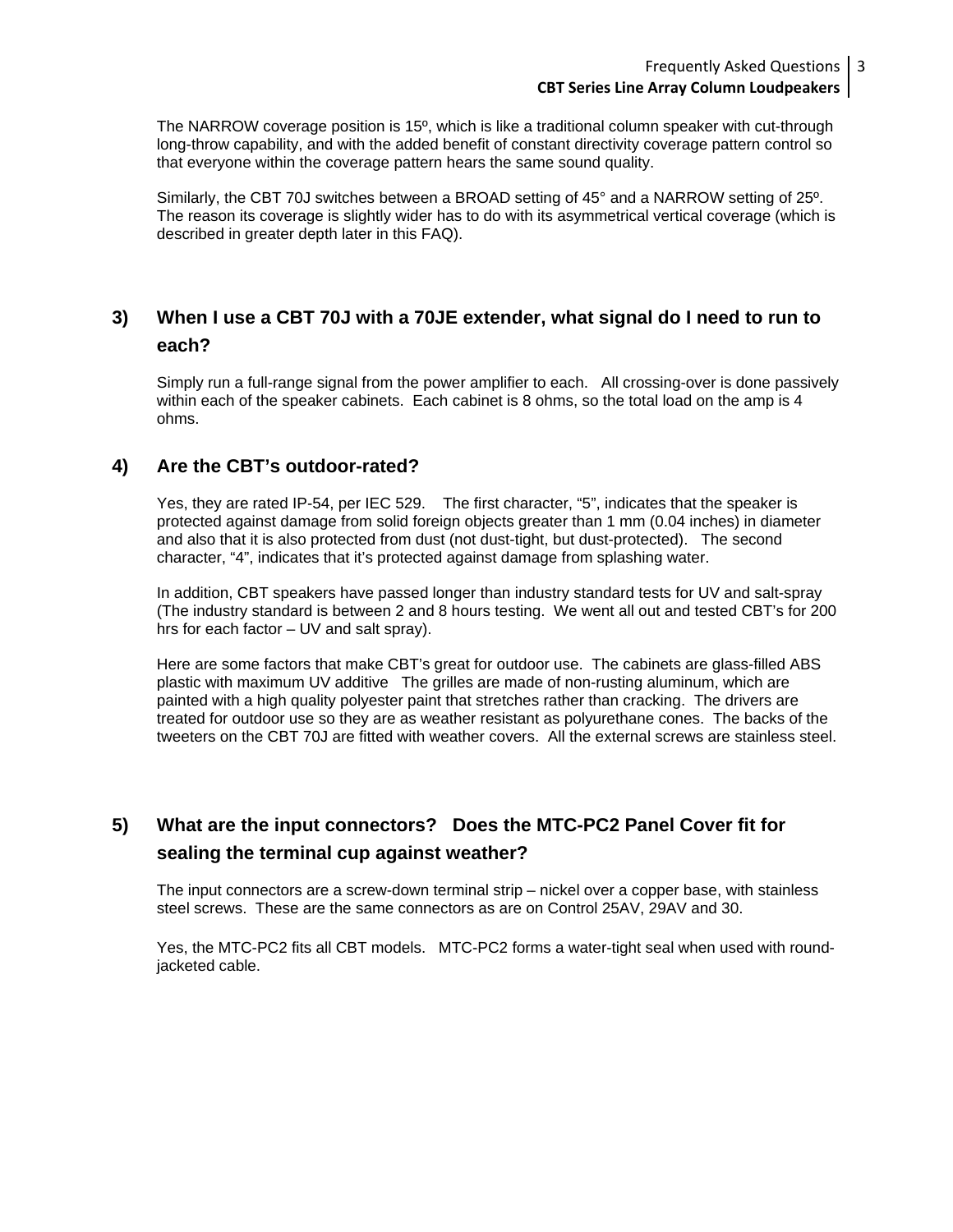### **6) When would I want to use the Speech position of the Music/Speech Switch? Which is the "flat" frequency response position?**

The CBT 50LA, 100LA and 70J all have a SPEECH/MUSIC switch.

The MUSIC setting is for flat frequency response. The SPEECH position provides a midrange presence peak.

Here are some instances when the SPEECH position might be advisable:

- When the speaker is used in a simple system that does not have parametric EQ or DSP, you might want to use the SPEECH position to emphasize the midrange when used primarily with speech – lectures, addresses, paging, etc.
- In the SPEECH position, there is an additional 4 to 5 dB higher mid-range output. The speaker's natural output includes this highly sensitive mid-range, while the music setting kicks in a passive filter that flattens the frequency response. Therefore, the extra midrange output comes from increased sensitivity in that frequency range yet the power handling remains the same. Therefore, in the SPEECH position, the speaker has higher maximum SPL in the midrange by 4 to 5 dB.
- For systems with parametric EQ or DSP, it is possible to set the speaker in the speech position and use the outboard EQ to flatten the response (3.5 kHz center frequency, -4 or -5 dB, 3 octave bandwidth). This provides an extra 4 to 5 dB higher output for more headroom at mid-range frequencies.
- For systems where multiple CBT's are being driven from the same 70V/100V distributed speaker line, there may be acoustic or throw-distance reasons for needing to boost the midrange clarity of some of the CBT's by putting them in SPEECH model while keeping the others in the flat MUSIC mode.

### **7) Do the CBT's have a "down tilt" in their coverage, like I can set for a computer aimable powered column?**

No, the aiming axis for all CBT models is straight in front of the speaker. The CBT's get aimed vertically by tilting them downward. It is convenient for the installer to know that where they aim the speaker is the aiming axis of the speaker's coverage.

# **8) What is meant by the CBT 70J having "Asymmetrical" vertical coverage? What are the advantages? How do I know where the aiming axis of the speaker is?**

The CBT 70J exhibits true ASYMMETRICAL VERTICAL COVERAGE. In other words, it sends more sound in the direction of the far area of the room than to the near area of the room. This is analogous to the popular "progressive" or "J-shaped" vertical line arrays where the cabinets at the top of the array are almost straight, with the bottom cabinet being more highly splayed. They, too, send more sound in the direction of the far seats than toward the close seats.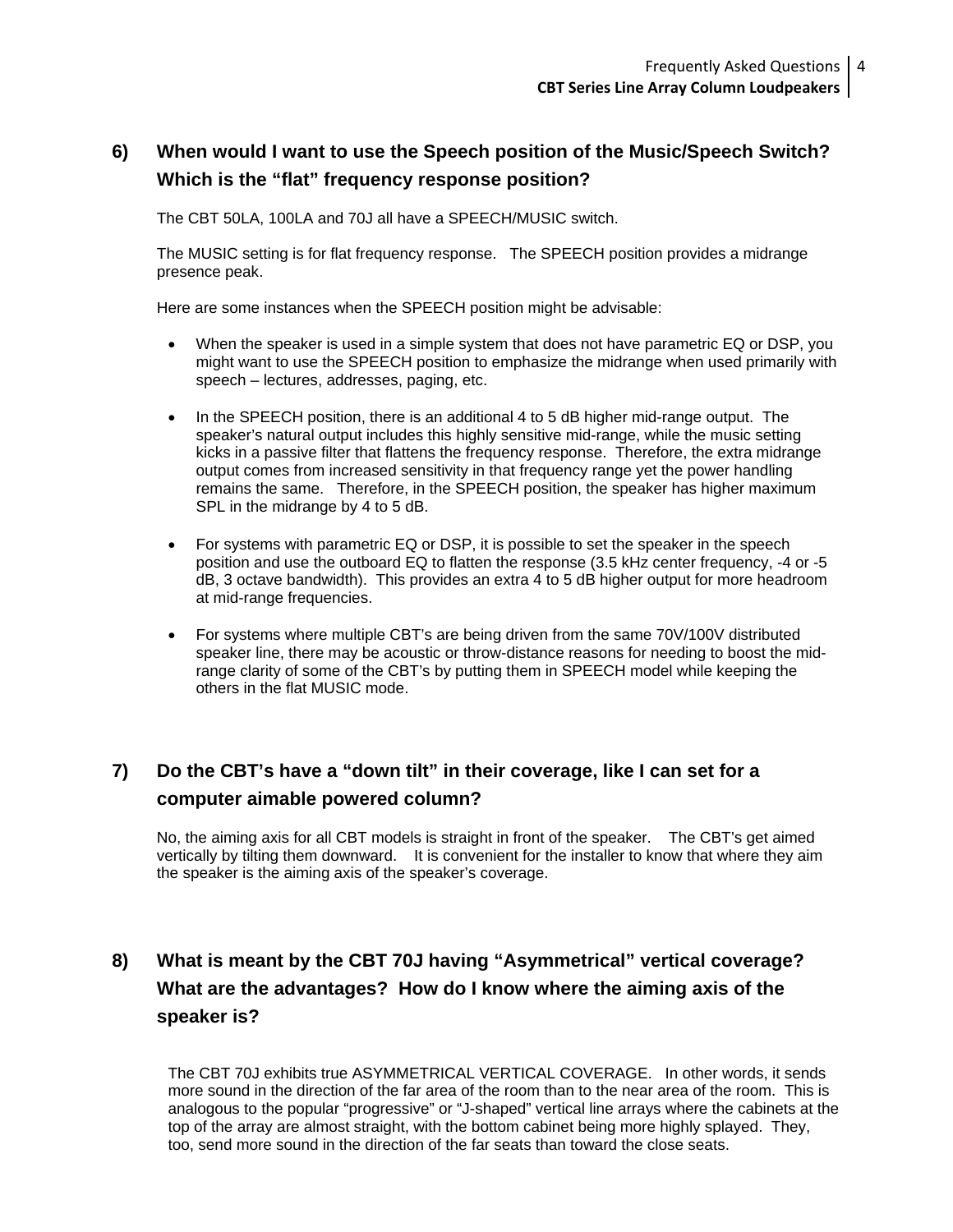#### Frequently Asked Questions 5 **CBT Series Line Array Column Loudpeakers**

In this way, CBT 70J can, in many rooms, send enough sound to those in the back without blowing away those in the front with too much sound. The 70J can be thought of as having a long-throw and short-throw sections built into the same speaker. How even the coverage is in any particular room depends on the depth of the room, the rake of the seating and the mounting height of the speaker. EASE files may be used to map the coverage onto a listening plane.

You may see the claim of "asymmetrical coverage" erroneously made by other manufacturers when their speaker simply provides a down-tilt in the coverage compared to the aiming axis of the speaker. This is an incorrect usage of the term.

The aiming axis of the CBT 70J is simply the direction the front of the speaker is facing. Because the grille has a curve in the bottom half, the direction may be best indicated by the top and bottom panels of the cabinet as well as the back of the cabinet. In the BROAD coverage mode, the speaker covers approximately 17° up from this axis and 28° down from this axis, for a total 45° of vertical coverage. In the NARROW coverage mode, the speaker covers approximately 9° up from the aiming axis and 16° down from this axis for a total of 25° of vertical coverage.

### **9) Do CBT's have enough output to be used where I might normally use point-and-shoot speakers?**

The CBT's have very high output for column speakers -- more than you might expect – and they do not distort much at high drive levels. This is because of high sensitivity, high power handling, and Dynamic SonicGuard™. It is also the case that speech mode adds to the maximum SPL in the midrange by increasing the sensitivity without diminishing the power handling.

The following are the Max output figures for the CBT models (speech, narrow, 1 meter): CBT 50LA = 115 dB continuous pink noise (peaks of 121 dB) CBT 100LA = 121 dB continuous pink noise (peaks of 127 dB) CBT 70J = 125 dB continuous pink noise (peaks of 131 dB) CBT 70J + 70JE = 125 dB continuous pink noise (peaks of 131 dB) over an extended bandwidth. *Note that these models in music, wide mode have a few dB lower Max SPL, depending on the model.* 

These figures match or exceed that of many point-and-shoot loudspeakers. In addition, CBT's provide fuller bandwidth sound than most column speakers, down to 80 Hz on the CBT 50LA and 100LA, down to 60 Hz on the CBT 70J and down to 45 Hz on the combination of the 70J and 70JE.

## **10) When a CBT model is described as "controlling" the coverage down to a certain frequency, how much pattern control takes place below that frequency?**

With CBT's, a substantial amount of pattern control takes place below that frequency. The frequency listed as the official "control" frequency – sometimes called "beam control frequency" -- is simply the frequency at which the beamwidth has widened 10<sup>°</sup> wider than what is listed as that speaker's *nominal* beamwidth (the percentage is usually listed in the spec). Some loudspeakers loose pattern control quickly below their control frequency. CBT's, by contrast, continue to provide significant pattern control coverage below that frequency.

For example, the CBT70J is listed as controlling coverage down to 800 Hz. The primary coverage lobe does increase in width below that frequency, as does the amount of sound being sent behind the speaker. However, even down to below 400 Hz, the speaker is still providing a substantial amount of pattern control. Looking at the amount of sound projecting directly below and above the speaker – perpendicular to the aiming axis of the speaker -- at 800 Hz, this region is attenuated 20 dB, which is substantial. At 630 Hz, it is still attenuated 20 dB. At 500 Hz, the perpendicular sound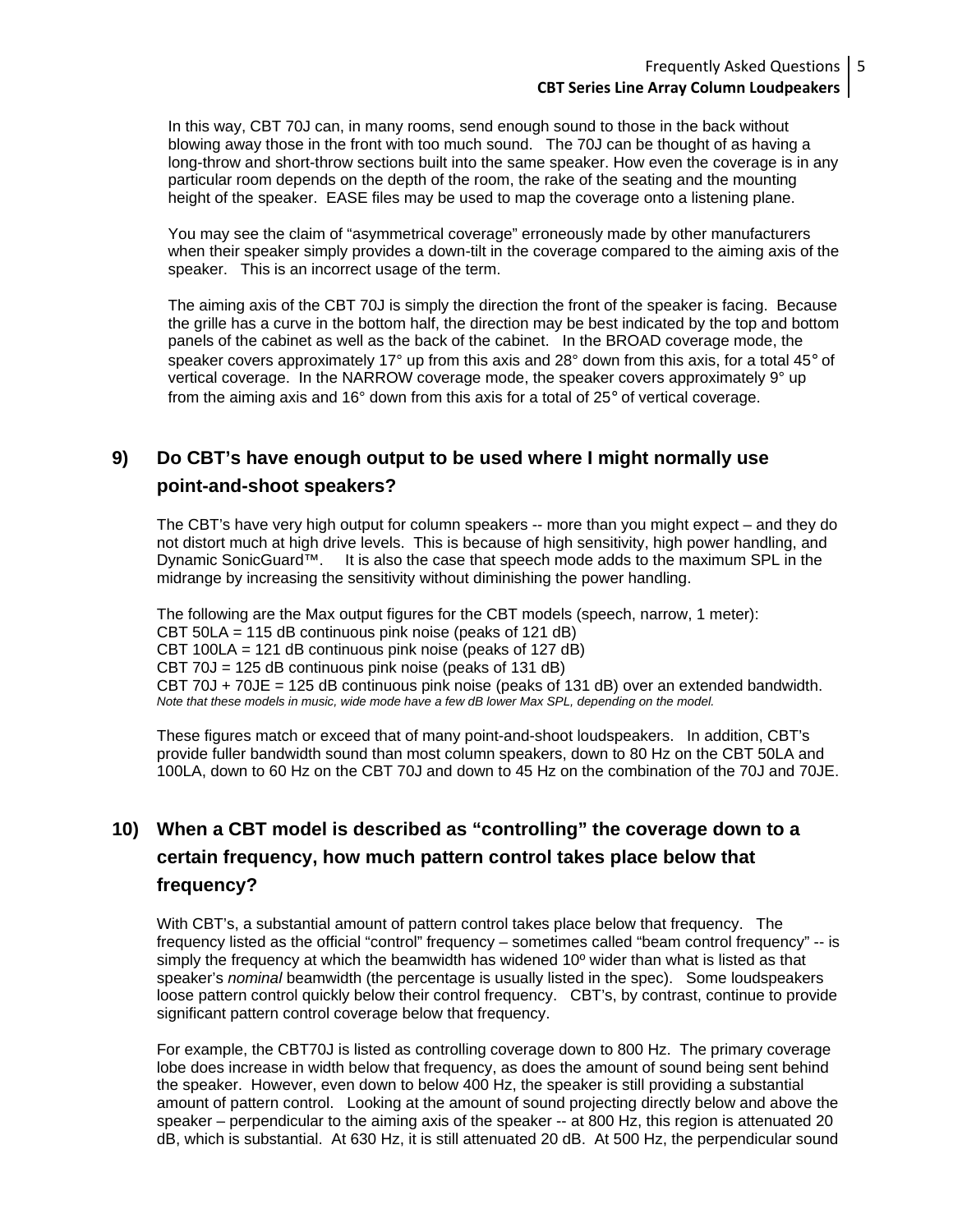#### Frequently Asked Questions 6 **CBT Series Line Array Column Loudpeakers**

still continues to be attenuated a significant amount, by 18 dB. At 400 Hz, it is attenuated 15 dB, and at 315 Hz, the sound projecting directly below and above the speaker is attenuated 8 dB. It is not until 250 Hz that the amount of attenuation directly below and above the column is attenuated by less than 5 dB. This is an example of the excellent control that CBT models provide, even well below the "control" frequency of the speaker.



# **11) Can I stack multiple CBT columns like I might do with Bose MA12's or other traditional columns to either: increase the output, extend the pattern control to a lower frequency and/or increase the vertical height of the coverage?**

The answer to whether CBT's are stackable is "yes", "no" and "not as much need to stack as there is with other columns".

**The "no" part:** CBT's act acoustically as a single source projecting from the center of the array. Therefore, if you put two on the wall with no splay, the grouping will act like two constant directivity horns with their centers some distance apart. Not horrible, but not perfect arraying.

**The "not as much need to stack as there is with other columns" part:** There are two reasons people stack passive columns such as Bose MA12's. First, the beamwidth of MA12's gets so narrow at a few frequencies that they only cover a few feet of height. This occurs in the 3kHz to 10 kHz band, so if you need to cover more height (such as raked seating) and if you want those frequencies to get to everyone, you need to stack two or more of them.

CBT's do *not* narrow like that. They maintain constant directivity. So there is usually no need to stack them in order to cover a raked seating area.



*Measured Beamwidth of CBT 100LA (narrow mode)* 



*(Bose MA12. vertical coverage in red)*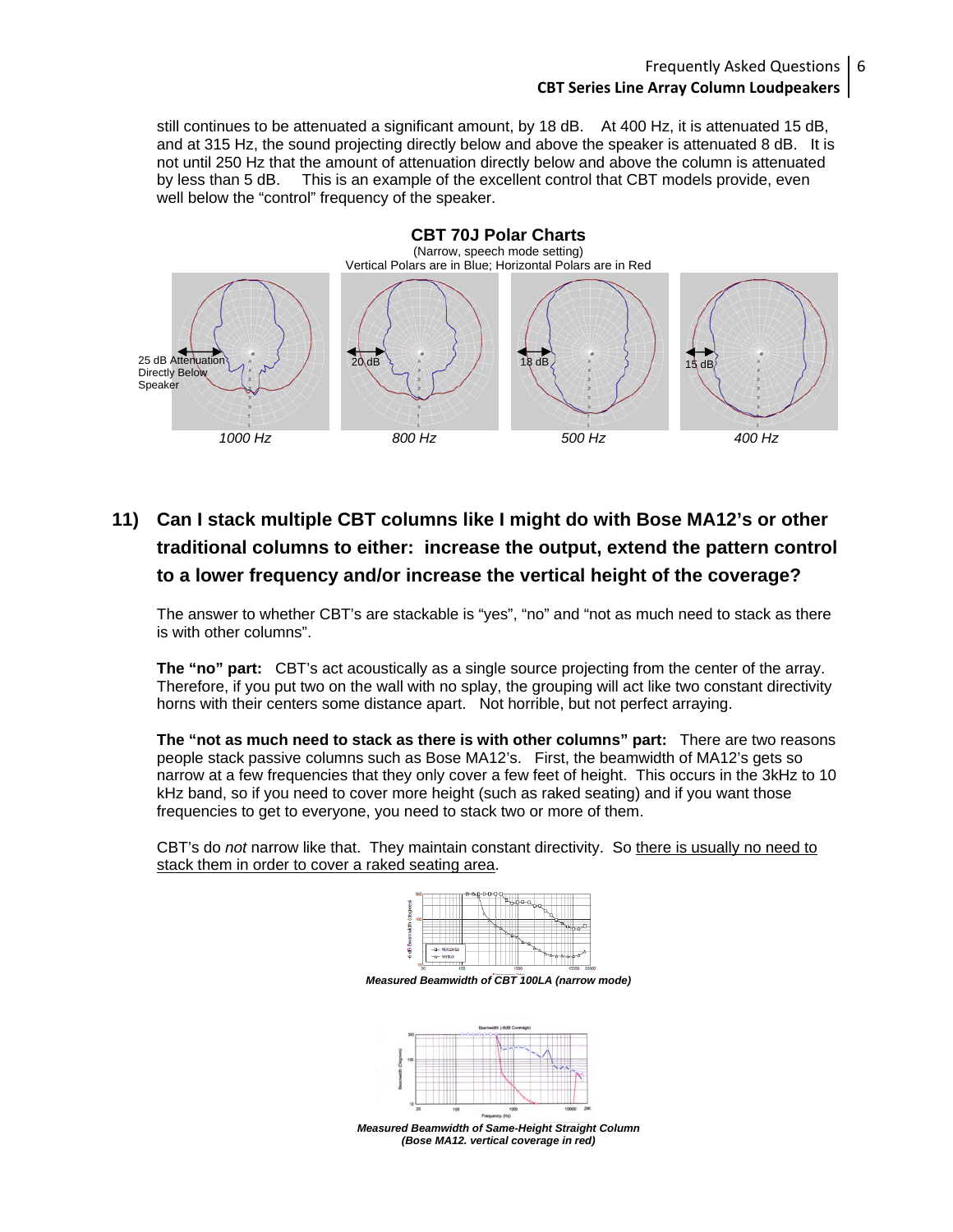Secondly, people sometimes stack passive columns to get more output. Ours have extremely high output already. Even the little CBT 50LA holds its own level-wise against MA12's. The CBT100LA, with 325 Watts of power handling and up to 96 dB sensitivity (speech mode, narrow vertical coverage setting), has a lot more output. So again, there is no need to stack them for that reason. And CBT's have Dynamic SonicGuard, which targets the frequency of maximum excursion of the drivers. This keeps the CBT's sounding clean at high drive levels. The MA12's do not, so they start distortion on transient peaks at lower volume levels.

**The "yes" part:** The CBT 70JE is an extension cabinet for use with the 70J. It doubles the height, extends the frequency to which pattern is controlled (to 400 Hz), increases the LF output (to 130 dB [1W, 1m], peaks of 136 dB), increases the power handling (to 1000 Watts) and extends the LF response (to 45 Hz). This is the way to extend the CBT 70J.

**Another "yes" part: SPLAYED STACKING --** You can use multiple 100LA units together, applying them as you would constant directivity horns. For example, you can set two CBT 100LA's in their 15 degrees vertical coverage mode and splay them at 15 degrees for 30 degrees of coverage.



**Unique mixing of coverage patterns via splayed stacking** -- You can set the top CBT 100LA at 15 degrees coverage and a bottom CBT 100LA at 40 degrees coverage and splay them to get a long-throw/short-throw coverage with pattern control as good as if you were using 1 meter tall constant directivity horns. This is one of those really cool things you can do with CBT's that you can't do with anyone else's passive column speakers.



JBL does not provide stock brackets for doing this, but the many M6 rigging points on the back of the cabinet make it convenient for a qualified rigging professional to install them in this configuration.

**Options for Extending Pattern Control to Lower Frequencies** -- People also stack columns in order to extend the frequency of pattern control. Note from earlier in this FAQ, that the CBT speakers provide significant pattern control below the "control" frequency, so again, it may not be necessary to do so.

The best "stock" combination in the CBT lineup is the combination of CBT 70J and CBT 70JE. This configuration controls pattern (within ±10°) down to below 400 Hz, which is usually considered as covering the entire voice range, while providing significant attenuation of sound to the areas below and above the speaker down to an even lower frequency.